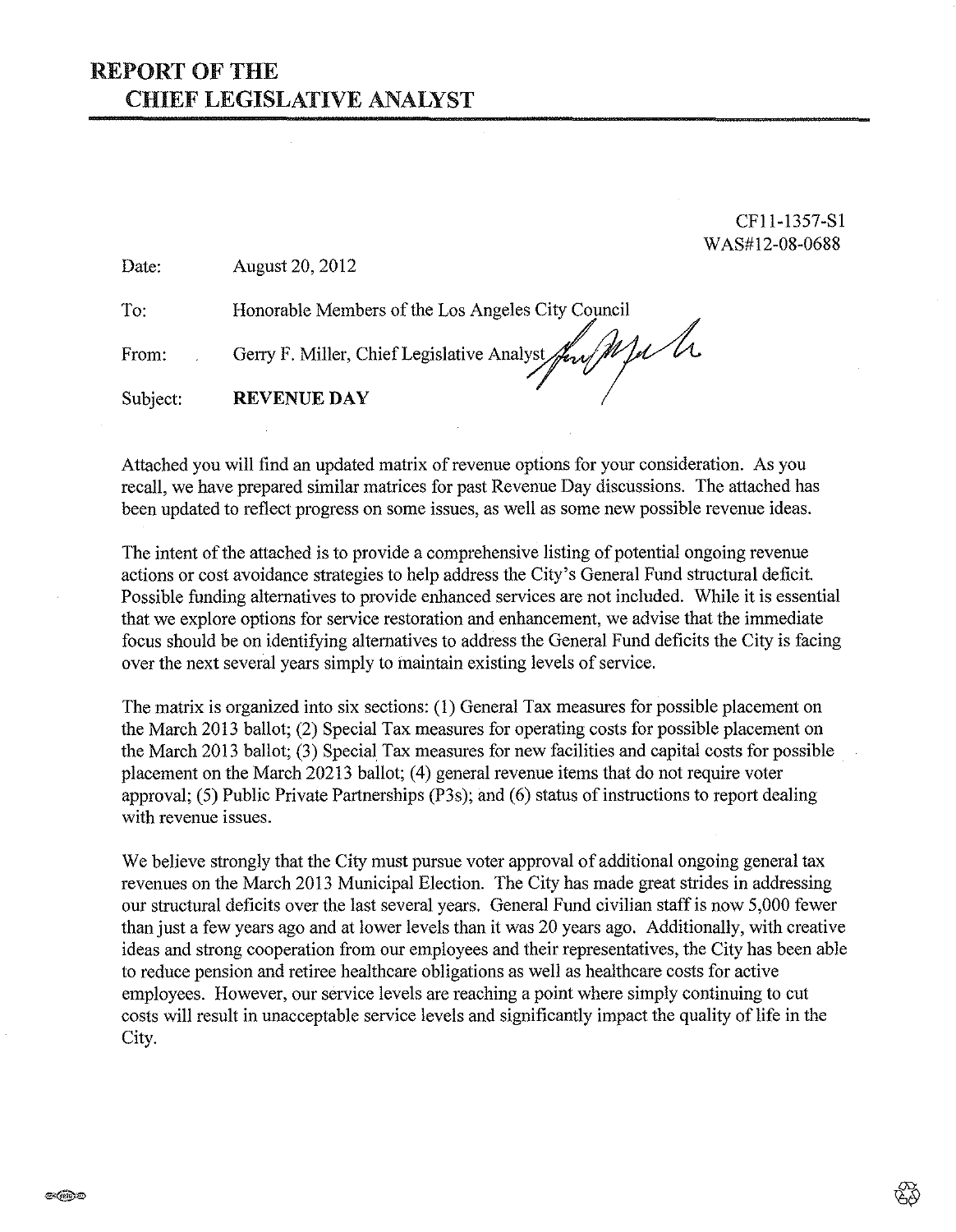Honorable Members of the Los Angeles City Council August 20, 2012

It should be noted that the City has had no new General Fund tax revenues in nearly 20 years. With the passage of Proposition 218 in 1996, the City is required to obtain either a majority or two-thirds voter approval for virtually any new tax or fee. The City has, on a couple of occasions, attempted to obtain voter approval for certain programs, such as gang reduction and youth development, but has been unsuccessful.

The only significant additional General Fund revenue that has been generated was moving to full cost recovery for refuse collection activities. Prior to 2006, the refuse collection program was subsidized by the General Fund. In 2006, the Council and Mayor increased refuse collection fees and, in 2008, approved a full cost recovery level. Improved cost recovery reduced the General Fund subsidy of the refuse collection program, thereby generating savings for other City costs and programs. As a result, annual revenues for the refuse collection program for 2012-13 are estimated at \$271M compared to the 2005-06 base level of \$86M, an increase of \$185M. However, these additional General Fund revenues were utilized for service enhancements as opposed to offsetting General Fund deficits. By way of comparison, for the same period of time, the Los Angeles Police Department (LAPD) budget has increased by \$144M in direct costs. When related costs, such as pensions, are included in the calculation, LAPD costs have increased by \$592M during the period 2005-06 to 2012-13 (estimated). Since 2005-06, the Los Angeles Fire Department has increased by \$38M in direct costs and by \$202M with related costs.

The first deadline for placing an item on the March 2013 ballot is October 31,2012. We recommend initially focusing on the attached issues that may be placed on the ballot so that any additional information can be gathered and actions brought forward to the Council prior to the deadline. Ongoing analysis should continue on the remaining items so that the Council and Mayor have sufficient infonnation for the preparation of the 2013-14 Budget.

GFM:SMT:KEK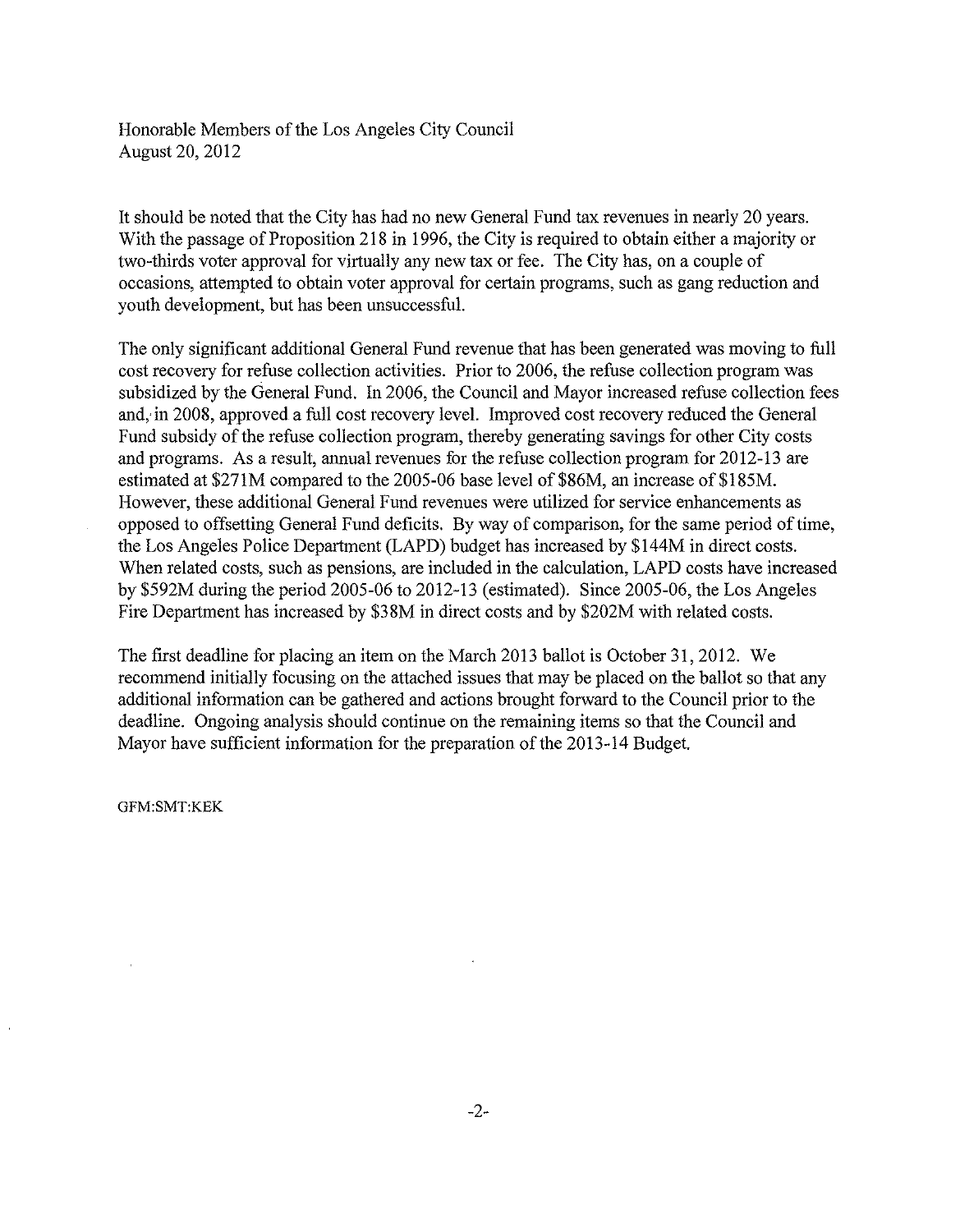| <b>City Primary Nominating</b><br><b>Election</b> |                             |                                                    | <b>DEADLINE</b> for Council to<br>request ballot measures |
|---------------------------------------------------|-----------------------------|----------------------------------------------------|-----------------------------------------------------------|
| <b>March 5, 2013</b>                              | <b>Estimated cost:</b>      | General Tax: Measure requires 50%+1 vote of the    | for March 2013 Ballot:                                    |
|                                                   | Funding for 2 or 3 ballot   | electorate to pass.                                | October 31, 2012                                          |
|                                                   | measures is typically       |                                                    |                                                           |
| <b>City General Election</b>                      | included in the annual      | <b>Special Tax:</b> Requires 2/3 Council Vote $\&$ | <b>DEADLINE</b> for Council to                            |
| <b>May 2013</b>                                   | <b>Adopted Budget, with</b> | Mayoral approval. Measure requires 2/3rds vote of  | request ballot measures                                   |
|                                                   | minor incremental cost if   | the electorate to pass.                            | for May 2013 Ballot:                                      |
|                                                   | the number of measures      |                                                    | <b>January 16, 2013</b>                                   |
|                                                   | exceeds that amount.        |                                                    |                                                           |

 $\mathcal{L}_{\mathcal{A}}$ 

 $\sim$ 

 $\sim$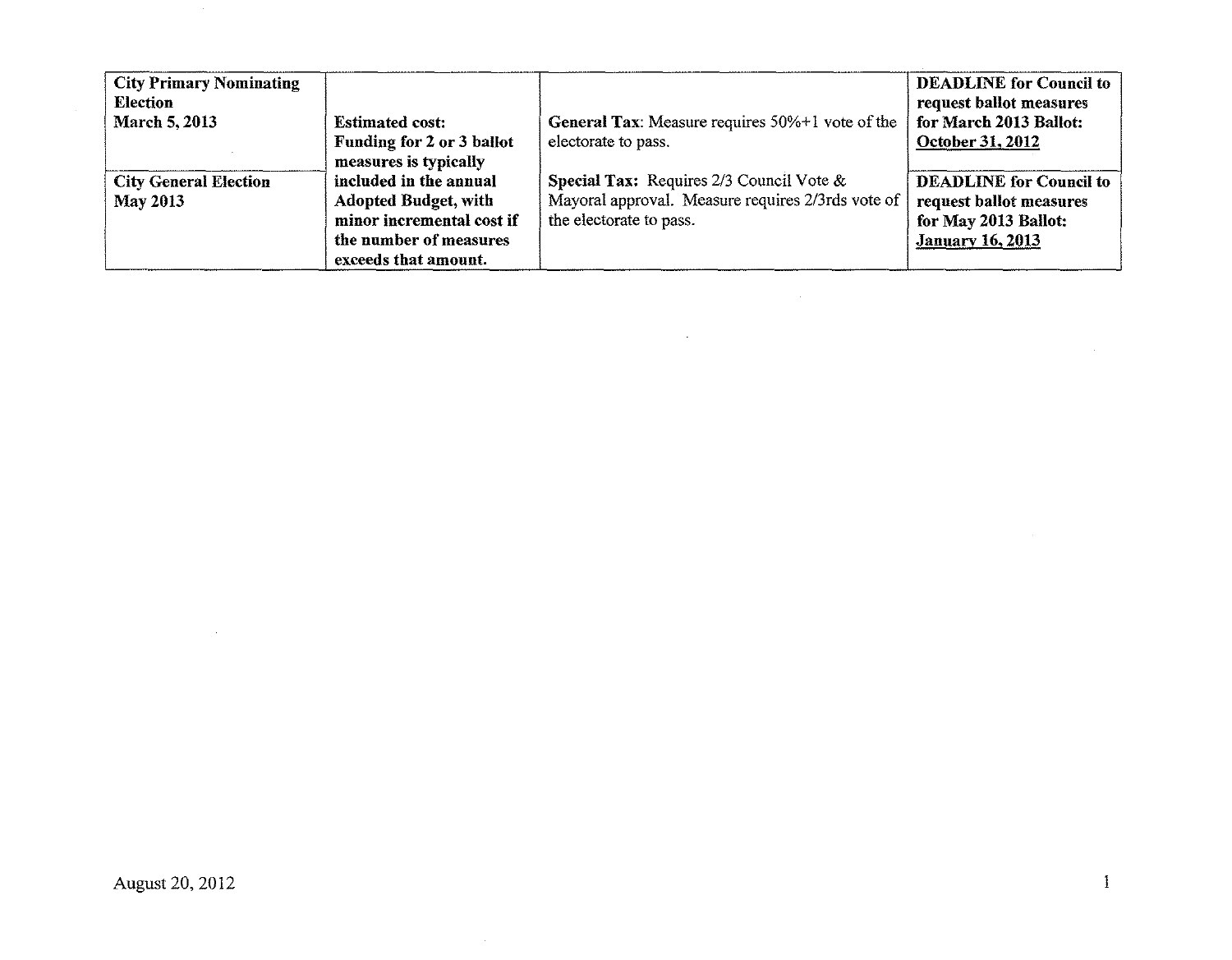### FOR EACH OF THE ITEMS IN SECTION 1, BELOW, A MARCH 2013 OR MAY 2013 BALLOT MEASURE PROPOSING TO INCREASE THE TAX RATE WOULD REQUIRE A MAJORITY VOTE FOR APPROVAL IF STRUCTURED AS A GENERAL TAX, AND A2/3 VOTE IF USE OF THE PROCEEDS IS SPECIFIED.

# $\frac{1}{\sqrt{N}}$

| <b>ISSUE</b>             | <b>BACKGROUND OR PROPOSAL</b>                                                                                                                                                                                                                                                                                                                                                                                                                                                                                                                                                                                                                                                                                                                                                                                                                                                | <b>UPDATE</b>                                                                                                                                                                                                                                                                                                                                                                                                                                                                                                                                             |
|--------------------------|------------------------------------------------------------------------------------------------------------------------------------------------------------------------------------------------------------------------------------------------------------------------------------------------------------------------------------------------------------------------------------------------------------------------------------------------------------------------------------------------------------------------------------------------------------------------------------------------------------------------------------------------------------------------------------------------------------------------------------------------------------------------------------------------------------------------------------------------------------------------------|-----------------------------------------------------------------------------------------------------------------------------------------------------------------------------------------------------------------------------------------------------------------------------------------------------------------------------------------------------------------------------------------------------------------------------------------------------------------------------------------------------------------------------------------------------------|
| Documentary Transfer Tax | Currently, the City of Los Angeles requires payment of a<br>documentary transfer tax of \$4.50/\$1000 of property sales<br>value. In 2011-12, this assessment is estimated to generate<br>\$100M in city revenue.                                                                                                                                                                                                                                                                                                                                                                                                                                                                                                                                                                                                                                                            | The City may consider increasing its<br>documentary transfer tax to \$9/\$1000 of<br>property sales value. The CAO analyzed this<br>option in its May 25, 2012 report (CF 12-<br>0600-S149), noting that such an increase<br>would place Los Angeles in context with<br>other major California cities. This increase<br>could generate up to \$100M in additional<br>revenue, although the documentary transfer<br>tax is a volatile revenue source that has varied<br>from a high of \$217M in 2005-06 to a low of<br>\$84M three years later (2008-09). |
| Sales Tax                | The current Sales Tax rate in Los Angeles is 8.75%. This is<br>comprised of the State's sales tax of 7.25% and three County<br>transportation taxes of 0.5% each (1.5% total).<br>California law caps the maximum local sales tax chargeable<br>by cities and counties at 2%. When added to the State's<br>7.25% sales tax, the total sales tax in jurisdictions at this<br>maximum level would be 9.25%.<br>However, an exclusion from the 2% cap was authorized for<br>the MTA in 2003 (SB 314, Chapter 785 Murray), which<br>allowed the LA County to impose an additional 0.5% tax<br>increase for transportation projects. That authorization<br>resulted in Measure R. Therefore, only 8.25% of the City's<br>current 8.75% sales tax is applicable to the maximum sales<br>tax levy calculations. Therefore, the City's maximum<br>potential sales tax rate is 9.75%. | Most cities in LA County apply a tax rate of<br>8.75%. Some cities have higher rates.<br>Avalon, El Monte, Inglewood, Santa Monica,<br>and South El Monte have a sales tax rate of<br>9.25%. Because of the Measure R<br>exemption, Pico Rivera and South Gate have<br>a 9.75% sales tax rate.<br>Los Angeles could request voter approval to<br>increase the city's sales tax by up to 1%, in<br>increments of 0.25%.<br>Each 0.1% increase in sales tax rates would<br>generate about \$40M in revenue.                                                 |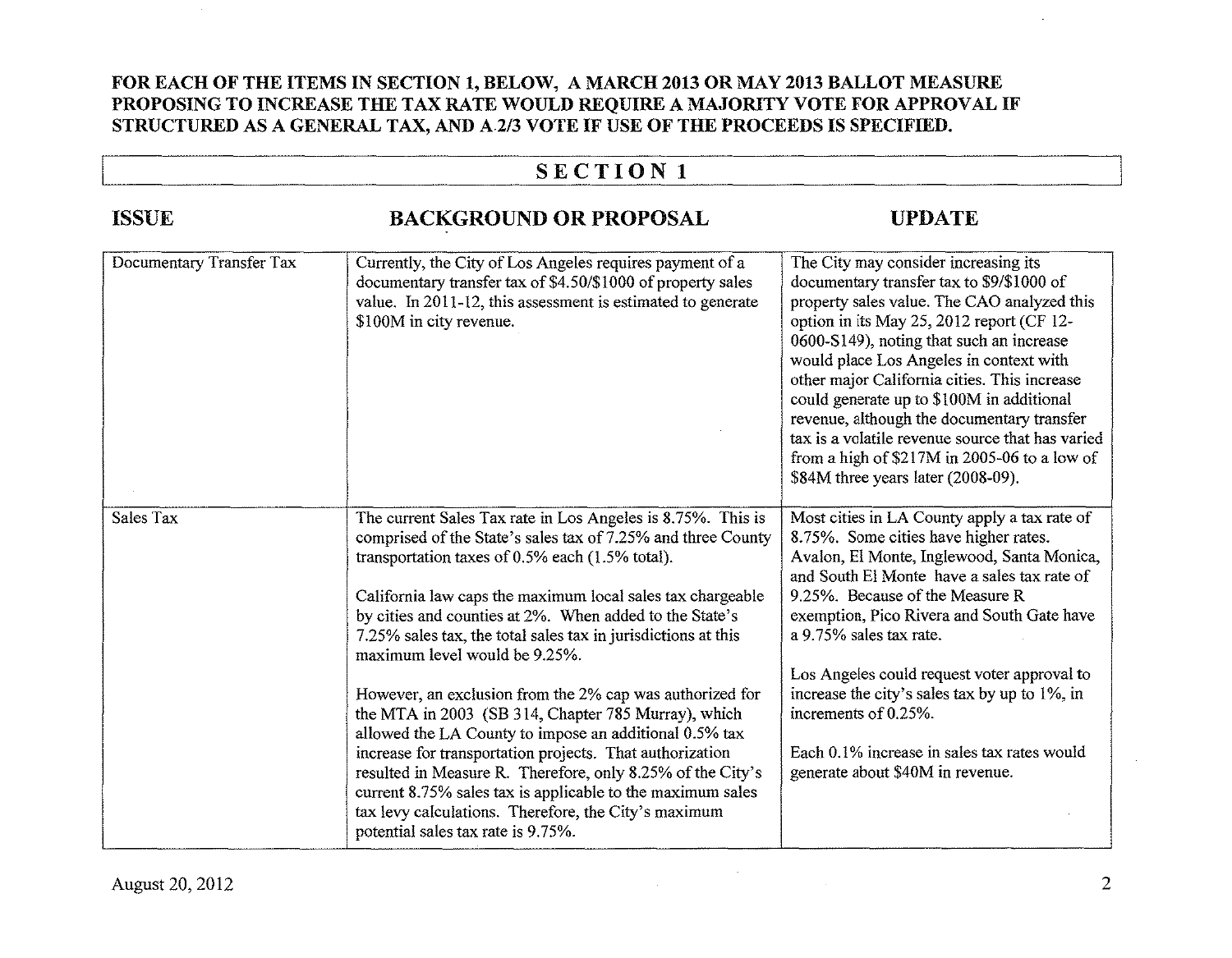| Parking Occupancy Tax                         | The City imposes a 10% tax on all parking fees collected<br>from patrons at parking facilities, which in 2011-12<br>generated \$88.2M in Parking Users' Tax income.<br>Current rates in other major cities:<br>Pittsburgh (37.5%), San Francisco (25%), Chicago (18.75%<br>to 50%), New York (10.5% to 18.5%), Miami (15%),<br>Philadelphia (20%), Seattle (12.5%), and Oakland (10%). | Increasing the City's Parking Occupancy tax<br>from 10% to 15% could generate an additional<br>\$40M on an annual basis.                                                                                                                                                                                                                                                                                                                                                                                              |
|-----------------------------------------------|----------------------------------------------------------------------------------------------------------------------------------------------------------------------------------------------------------------------------------------------------------------------------------------------------------------------------------------------------------------------------------------|-----------------------------------------------------------------------------------------------------------------------------------------------------------------------------------------------------------------------------------------------------------------------------------------------------------------------------------------------------------------------------------------------------------------------------------------------------------------------------------------------------------------------|
| <b>Transient Occupancy Tax</b>                | The City's current tax is 14% on hotel/motel bills. In 2011-<br>12, the TOT generated \$150M in General Fund revenues.                                                                                                                                                                                                                                                                 | The City may consider increasing the TOT to<br>15% or 16%. Each 1% increase would<br>generate approximately \$11M.<br>State Controller data shows that cities' TOTs<br>range from a low of 3.5% (City of Bell), to a<br>high of 15% (City of Anaheim). The median<br>rate is a TOT of 10%. 53 cities have no TOT.                                                                                                                                                                                                     |
| Utility Users Tax/<br>Communication Users Tax | The City's current Communication Users Tax is set at 9%<br>(5% for telemarketers).<br>The Electric Users Tax is 10% (12.5% for commercial and<br>industrial users)<br>The Gas Users Tax is 10% (5% for non-profits)<br>In 2011-12, the City received \$243M from the CUT, \$304M<br>from the Electric Users Tax, and \$68M from the Gas Users<br>Tax.                                  | If the Council wishes to proceed with a<br>modification to this tax, focus should be on the<br>Electric Users Tax and Gas Users Tax<br>categories.<br>Each 1% in additional Electric Users Tax will<br>generate about \$30M, while each 1%<br>adjustment in the Gas Users tax would<br>generate about \$6.8M, and a 1% increase in<br>the CUT would generate \$24M. It should be<br>noted that, in February 2008, voters approved<br>City of LA Measure S, setting the City's<br>Communication Users Tax (CUT) at 9%. |
| Barrel tax on petroleum<br>extraction.        | Motion (Hahn-Krekorian) (CF 08-04110S1) proposed a<br>barrel tax for the March 2011 Ballot.                                                                                                                                                                                                                                                                                            | Proposition O was placed on the March 2011<br>ballot, proposing a \$1.44/barrel tax on crude<br>oil extracted within the City. This measure was<br>projected to generate \$4M but failed to be<br>approved by the electorate.                                                                                                                                                                                                                                                                                         |

 $\bar{q}$ 

 $\label{eq:2.1} \frac{1}{\sqrt{2}}\sum_{i=1}^n\frac{1}{\sqrt{2\pi}}\sum_{i=1}^n\frac{1}{\sqrt{2\pi}}\sum_{i=1}^n\frac{1}{\sqrt{2\pi}}\sum_{i=1}^n\frac{1}{\sqrt{2\pi}}\sum_{i=1}^n\frac{1}{\sqrt{2\pi}}\sum_{i=1}^n\frac{1}{\sqrt{2\pi}}\sum_{i=1}^n\frac{1}{\sqrt{2\pi}}\sum_{i=1}^n\frac{1}{\sqrt{2\pi}}\sum_{i=1}^n\frac{1}{\sqrt{2\pi}}\sum_{i=1}^n\frac{$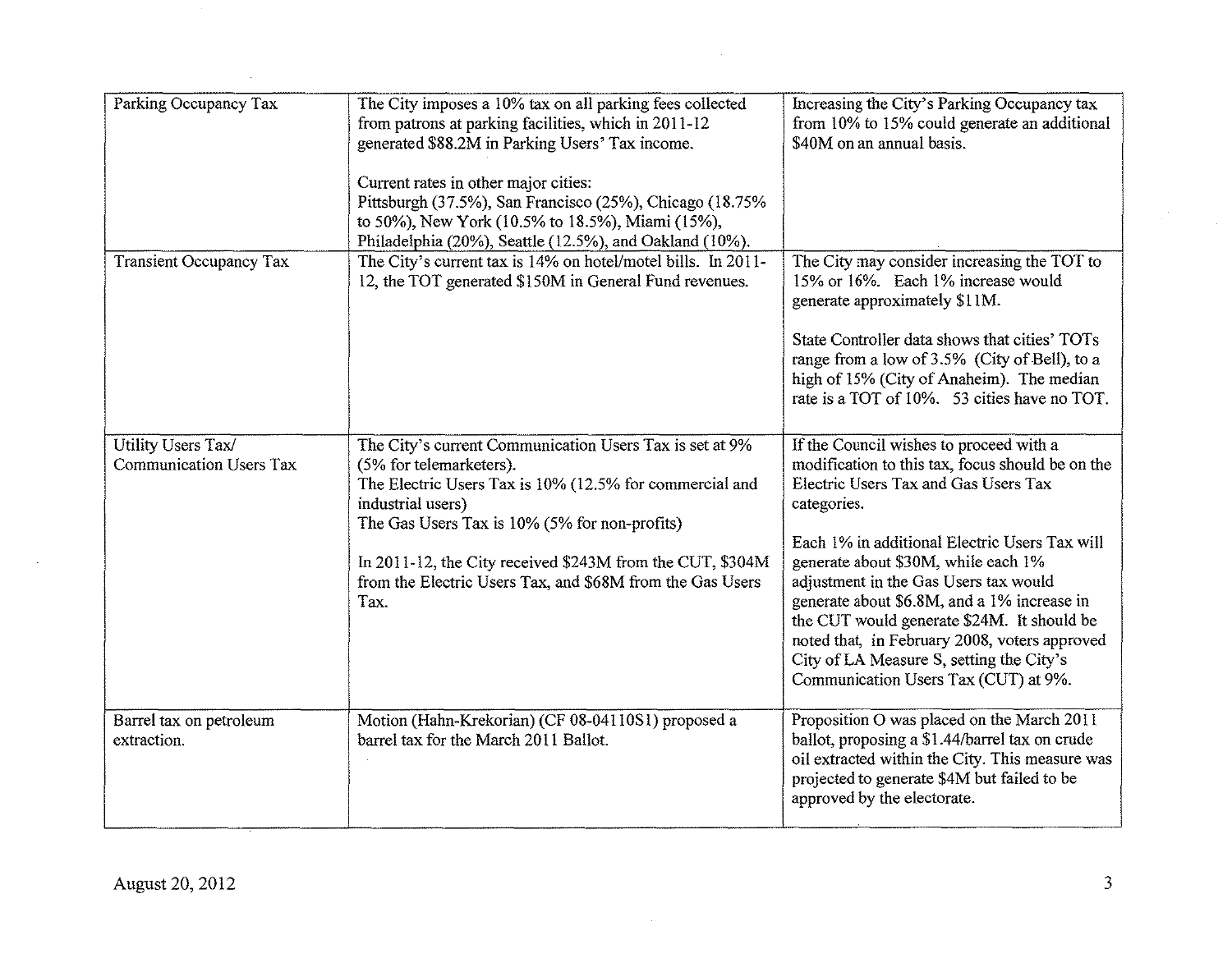| <b>Billboard Tax</b>            | As part of the 2010-11 Budget deliberations, Budget Motion<br>7 (Rosendahl-Garcetti) proposed to place a billboard tax on<br>the March 2011 Ballot. | The CLA and CAO submitted a joint report on<br>October 8, 2010, analyzing options for the<br>proposed ballot measure, and summarizing<br>other cities' experiences, and recommending a<br>ballot measure to propose a 12% tax on off-site<br>signs (CF 10-0600-S46). This could generate<br>approximately \$24M. Following the Budget $\&$<br>Finance Committee hearing, the matter was<br>referred to the PLUM Committee. No ballot<br>measure was developed. |
|---------------------------------|-----------------------------------------------------------------------------------------------------------------------------------------------------|----------------------------------------------------------------------------------------------------------------------------------------------------------------------------------------------------------------------------------------------------------------------------------------------------------------------------------------------------------------------------------------------------------------------------------------------------------------|
| Sports/Entertainment Ticket Tax | Presented during the 2011 Council Revenue Day discussions                                                                                           | No action taken.<br>Should the Council wish to explore this option,<br>further analysis should be conducted regarding<br>the events to which this tax would be applied,<br>and the implementation and collection<br>mechanism.                                                                                                                                                                                                                                 |

 $\mathcal{L}_{\mathbf{X}}$  .

 $\sim$ 

 $\hat{\mathcal{A}}$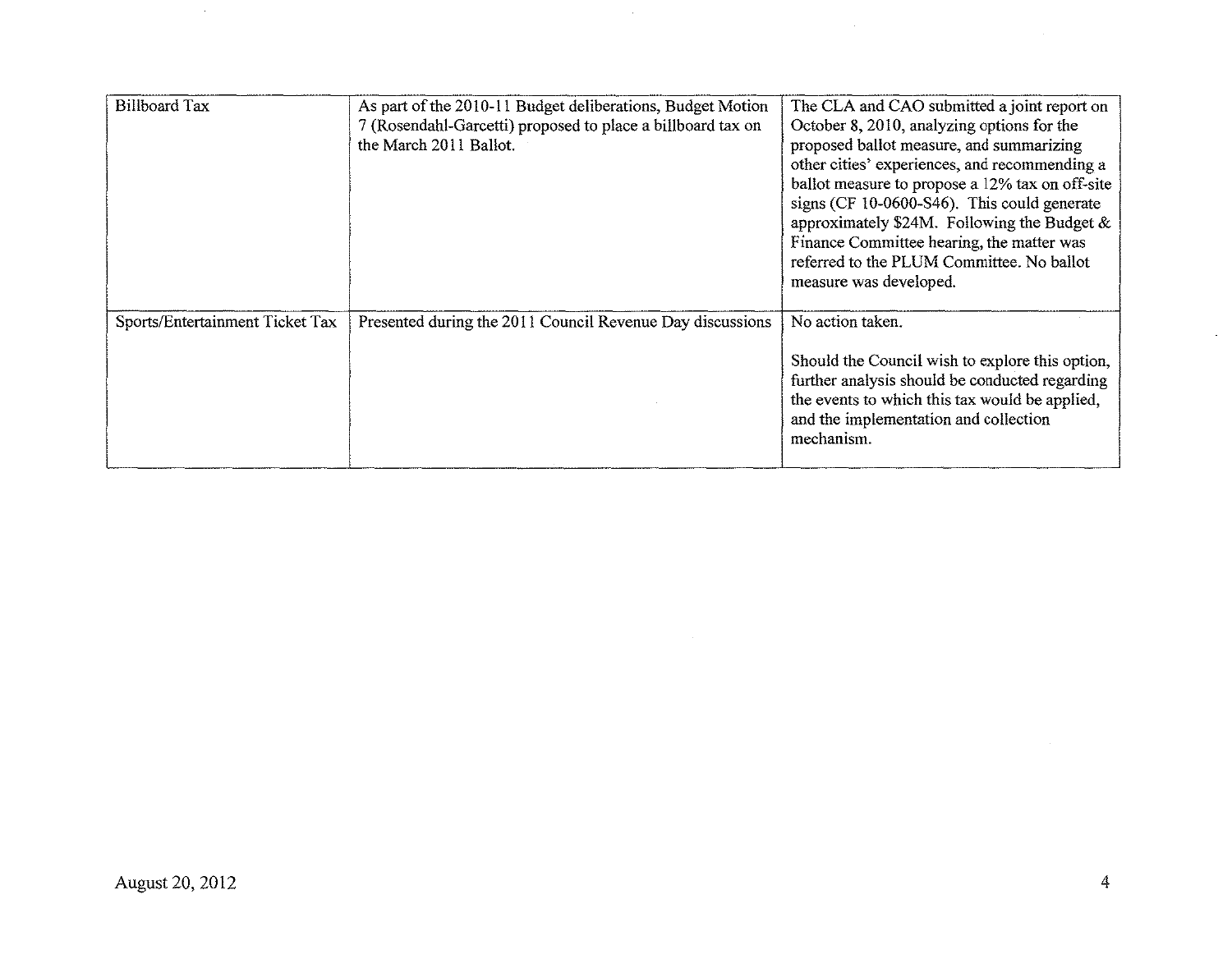### **FOR EACH OF THE ITEMS IN SECTION 2, BELOW, A MARCH 2013 OR MAY 2013 BALLOT MEASURE TO INCREASE THE TAX RATE WOULD REQUIRE A 2/3 VOTE.**

|              | <b>SECTION2</b>                                                                                                                                                                                                                                                                                                                                                                                                                                                                     |                                                                                                                                                                                                                                                                                                                                                                                                                                                                                                                                                   |  |
|--------------|-------------------------------------------------------------------------------------------------------------------------------------------------------------------------------------------------------------------------------------------------------------------------------------------------------------------------------------------------------------------------------------------------------------------------------------------------------------------------------------|---------------------------------------------------------------------------------------------------------------------------------------------------------------------------------------------------------------------------------------------------------------------------------------------------------------------------------------------------------------------------------------------------------------------------------------------------------------------------------------------------------------------------------------------------|--|
| <b>ISSUE</b> | <b>BACKGROUND OR PROPOSAL</b>                                                                                                                                                                                                                                                                                                                                                                                                                                                       | <b>UPDATE</b>                                                                                                                                                                                                                                                                                                                                                                                                                                                                                                                                     |  |
| Property Tax | In 2011, the County assessed $607,465$ single family<br>residential parcels, 109,277 residential income parcels, and<br>65,780 commercial/industrial parcels in the City of Los<br>Angeles (total 782,522) with a total assessed value of<br>\$409.1B.<br>There is approximately 1.68 billion square feet of improved<br>residential structures, and 6.41 billion square feet of<br>residential property, including vacant residential property,<br>within the City of Los Angeles. | The City may choose to place a parcel tax or<br>some other property based assessment (square<br>footage, etc) on the March 2013 ballot to fund<br>a special purpose. This measure would<br>require a 2/3 vote for approval, in compliance<br>with Proposition 218.<br>Each \$10 per-parcel tax would generate<br>approximately \$7.8M<br>Each \$1 per 100-square-foot tax levy on<br>improved residential structures would<br>generate approximately \$17M.<br>Each \$1 per 100-square-foot tax levy on<br>residential property (including vacant |  |

·---

·--

 $\sim$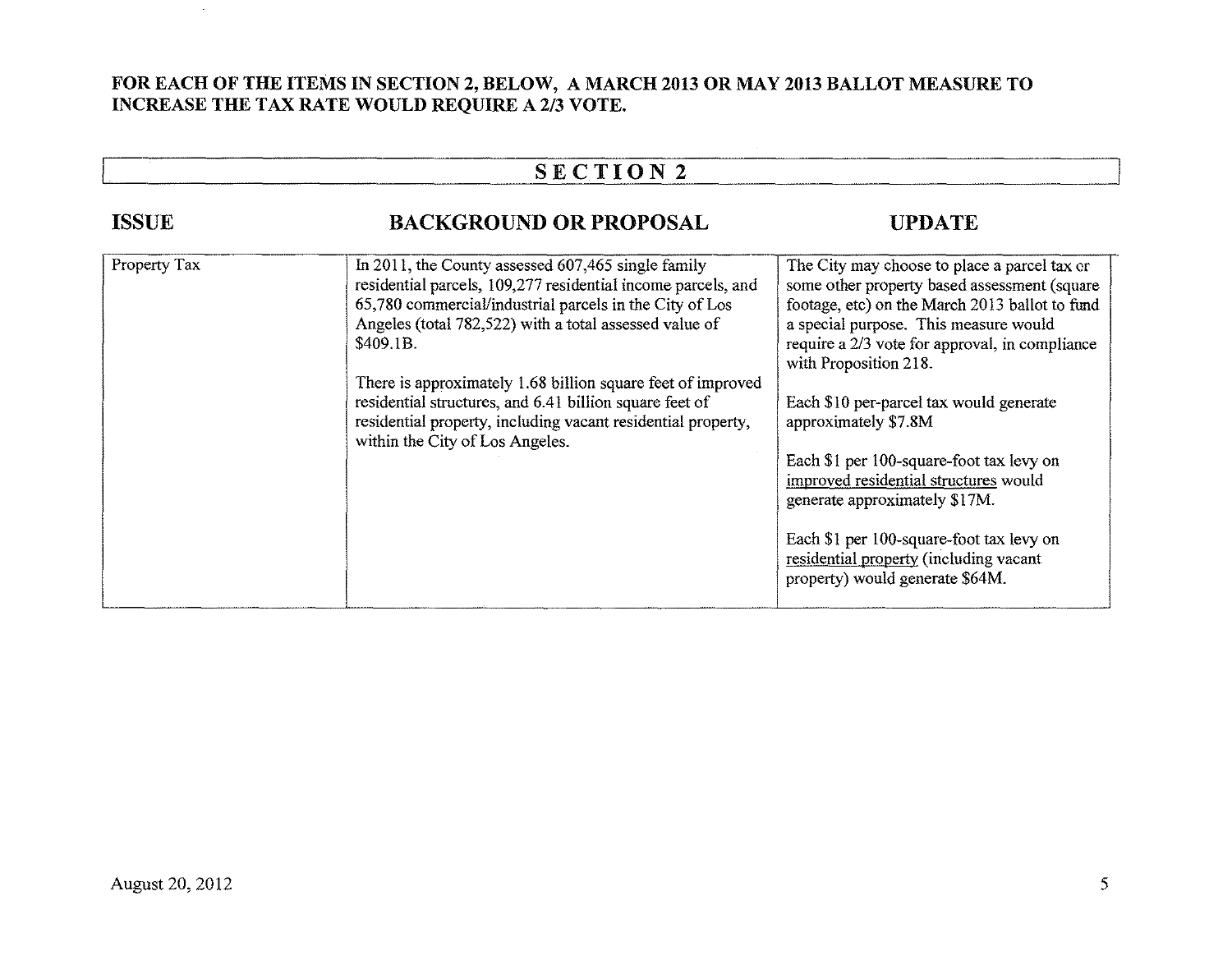| Special Fire Assessment - Levy a<br>special tax per parcel for fire and<br>paramedic services. | In 1997, LA County voters approved Prop E to levy an<br>annual assessment on all improvements to fund County fire<br>services. The current rate for a single family dwelling is<br>\$56.17, and the rate varies for other types of structures.<br>In 2002, LA County voters approved Prop B to levy a per-<br>square-foot tax to fund County trauma rooms, emergency<br>services and bioterrorism preparedness. The current rate for<br>this tax is 3.72 cents/square foot. | Each \$10 per parcel assessment would<br>generate \$7.8M.<br>Each \$1 per 100-square-feet of residential<br>building improvement would generate \$17M.<br>A Fire Assessment of \$55/parcel/year would<br>generate approximately \$43M annually with<br>full implementation.<br>However, prior to determining the proposed<br>assessment, a determination would need to be<br>made regarding the portion of LAFD current<br>costs that are not currently recovered and,<br>therefore, eligible for recovery from a special<br>assessment.                                                                                                                                                       |
|------------------------------------------------------------------------------------------------|-----------------------------------------------------------------------------------------------------------------------------------------------------------------------------------------------------------------------------------------------------------------------------------------------------------------------------------------------------------------------------------------------------------------------------------------------------------------------------|------------------------------------------------------------------------------------------------------------------------------------------------------------------------------------------------------------------------------------------------------------------------------------------------------------------------------------------------------------------------------------------------------------------------------------------------------------------------------------------------------------------------------------------------------------------------------------------------------------------------------------------------------------------------------------------------|
| Special Assessment for Park<br>Services                                                        | A 2009 Citywide Community Needs Assessment Survey by<br>Recreation & Parks indicated that the greatest needs were for<br>adult fitness & wellness programs, special events/festivals,<br>nature/environmental programs, walking/biking groups,<br>family programs, adult continuing education programs, and<br>adult art, dance, performing arts.                                                                                                                           | Depending on the prioritized list of services,<br>the City may choose to place on the ballot a<br>special assessment for ongoing revenue for<br>recreation programs and services.<br>During the 2012-13 budget deliberations,<br>estimates were that Recreation & Parks'<br>General Fund reimbursement requirement for<br>such items as water, electricity, retirement, flex<br>benefits, and GSD expenses, totaled \$67.7M.<br>Their actual reimbursement payment for 2012-<br>13 was estimated to be \$42.9M, leaving a<br>remaining \$24.7M in Recreation & Parks<br>expenses to be paid from the General Fund.<br>A special assessment for recreation programs<br>could cover these costs. |

 $\sim$ 

 $\mathcal{L}^{\text{max}}_{\text{max}}$  and  $\mathcal{L}^{\text{max}}_{\text{max}}$ 

 $\sim 10^6$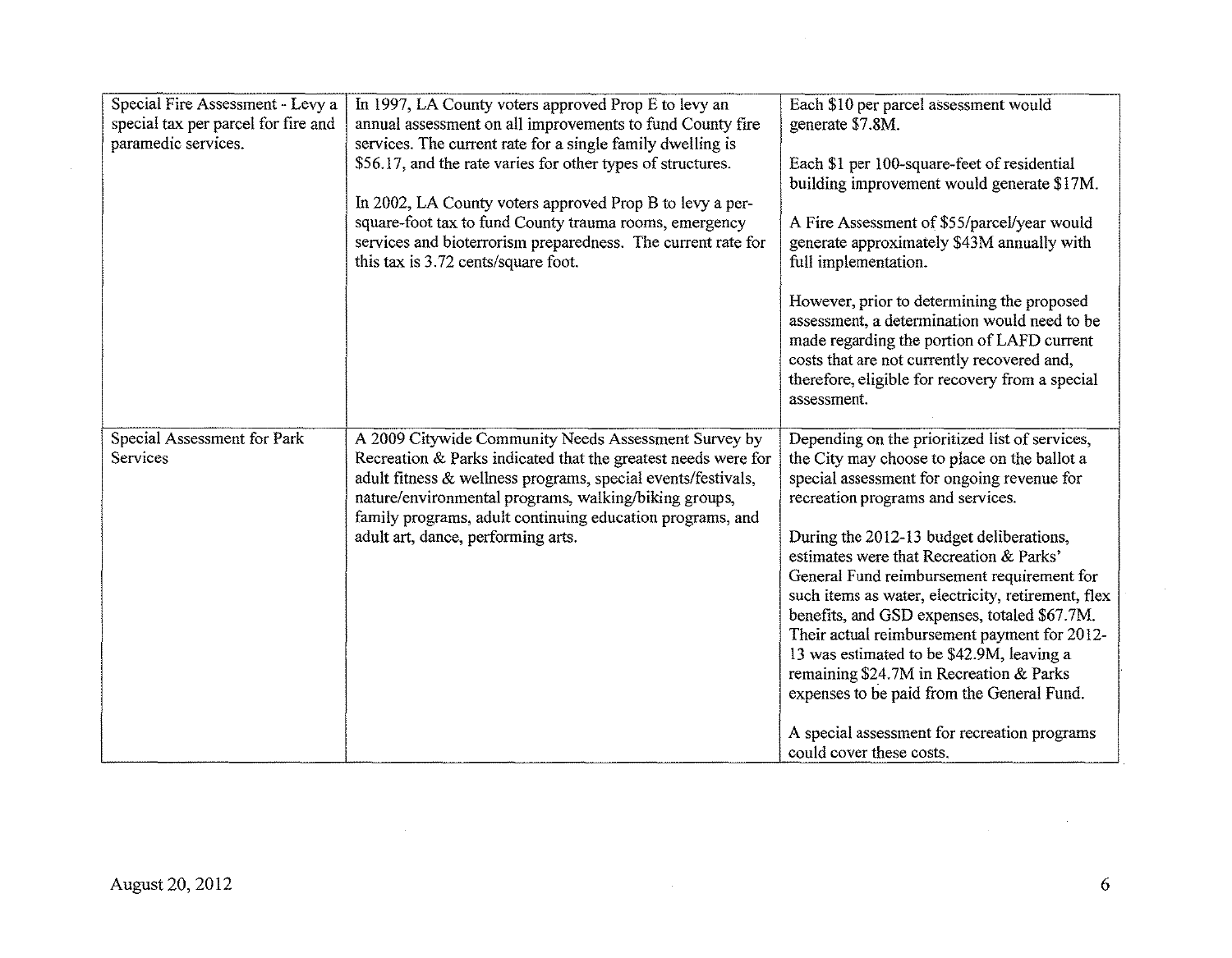| Gang Reduction and Youth<br>Development Tax | Property based tax to fund gang prevention and intervention<br>programs                                                                       | The City placed a \$36-per-parcel tax on the<br>November 2008 for Gang Prevention,<br>Intervention, After-School and Job Training<br>Programs. This measure would have generated<br>\$30M, but failed to receive 2/3 voter approval.<br>The Council may choose to place a similar<br>measure on the ballot to create a permanent<br>funding source to maintain and increase |
|---------------------------------------------|-----------------------------------------------------------------------------------------------------------------------------------------------|-----------------------------------------------------------------------------------------------------------------------------------------------------------------------------------------------------------------------------------------------------------------------------------------------------------------------------------------------------------------------------|
| <b>Community Plan Updates</b>               | Motion (Garcetti-Reyes) proposed to place on the March<br>2011 ballot a measure to fund the update of Community<br>Plans on a ten-year cycle. | programs.<br>The CLA and CAO submitted a joint report<br>analyzing this proposal (CF 10-1618). No<br>ballot measure was subsequently developed.<br>The Council may choose to place on the ballot<br>a measure to maintain and increase the City's<br>efforts regarding community plans.                                                                                     |

 $\sim$ 

 $\mathcal{A}^{\mathcal{A}}$ 

 $\sim$ 

 $\sim$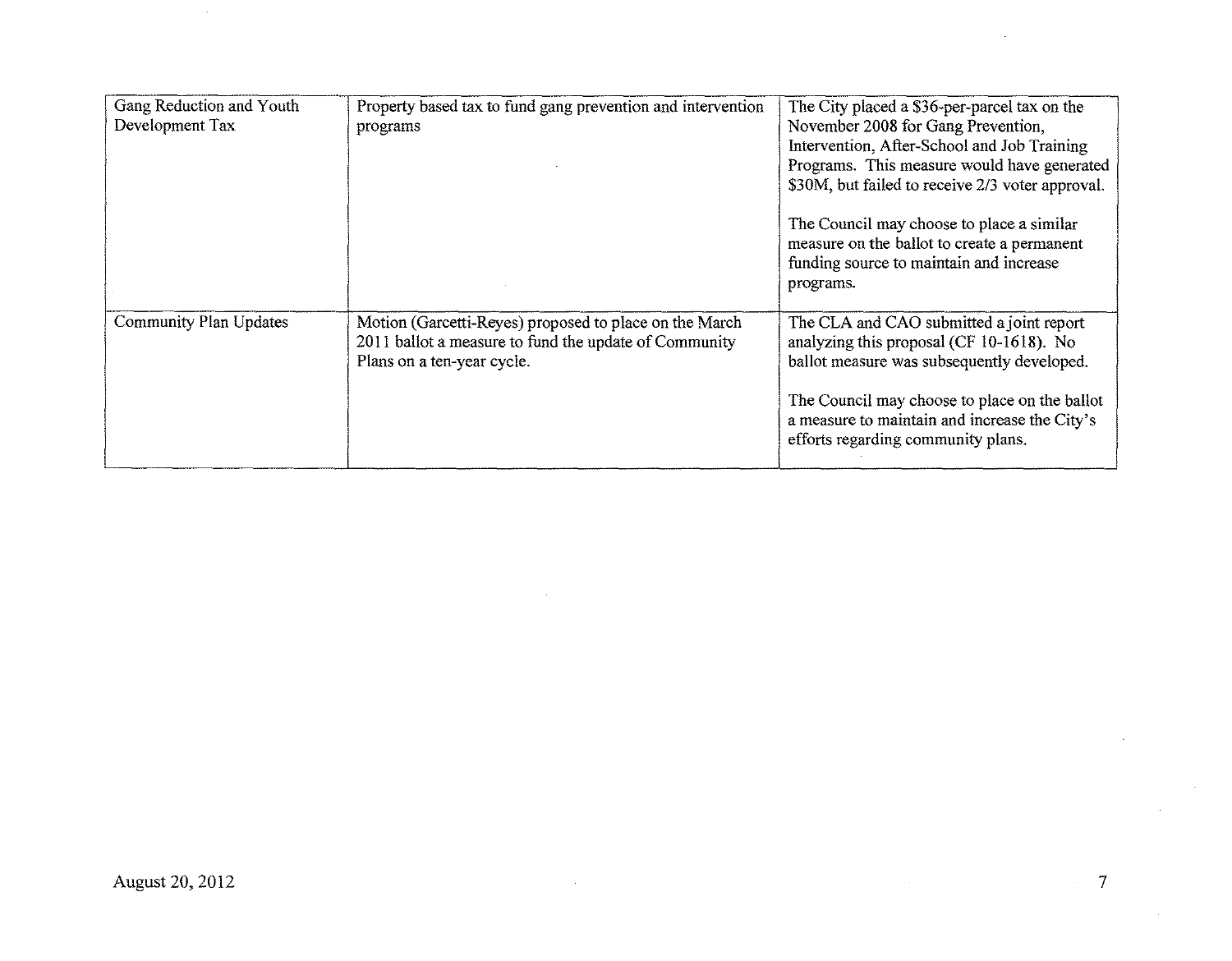#### **FOR THE ITEM IN SECTION 3, BELOW, A MARCH 2013 OR MAY 2013 BALLOT MEASURE TO INCREASE THE TAX RATE WOULD REQUIRE A 2/3 VOTE.**

| SECTION 3                                                                 |                                                                                                                                                                                                                                                                   |                                                                                                                                                                        |  |
|---------------------------------------------------------------------------|-------------------------------------------------------------------------------------------------------------------------------------------------------------------------------------------------------------------------------------------------------------------|------------------------------------------------------------------------------------------------------------------------------------------------------------------------|--|
| <b>ISSUE</b>                                                              | <b>BACKGROUND OR PROPOSAL</b>                                                                                                                                                                                                                                     | <b>UPDATE</b>                                                                                                                                                          |  |
| Bond measure or Special<br>Assessment for Recreation &<br>Park facilities | A 2009 Citywide Community Needs Assessment Survey by<br>Recreation & Parks indicated that the greatest facility needs<br>were for biking trails, small neighborhood parks, large<br>community and regional parks, shelters and picnic areas and<br>nature trails. | Depending on the prioritized list of facilities,<br>the City may choose to place on the ballot a<br>bond measure or special assessment for<br>new/expanded facilities. |  |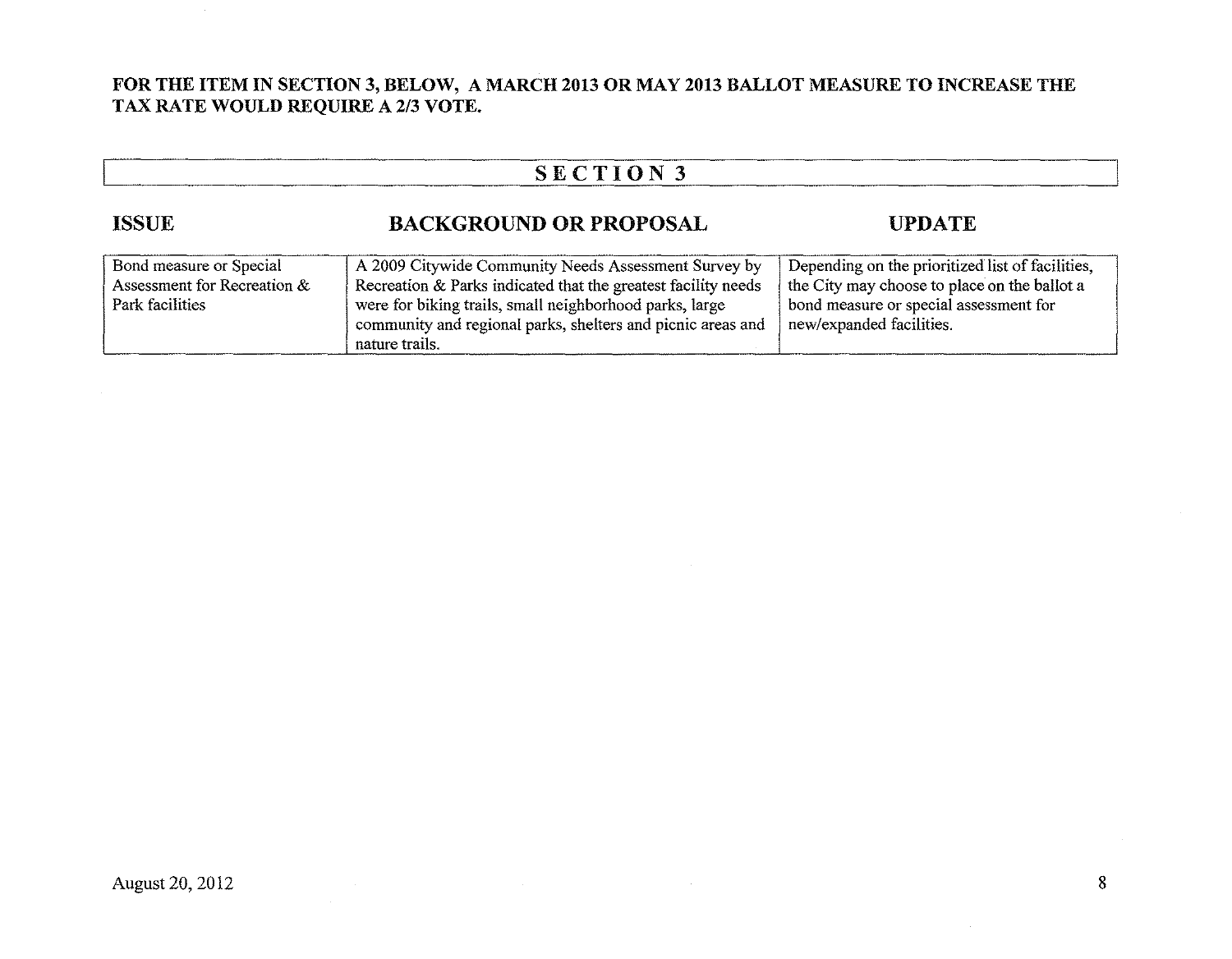#### **EACH OF THE ITEMS IN SECTION 4, BELOW, MAY BE ACTED UPON BY THE COUNCIL AND MAYOR WITHOUT A VOTE OF THE ELECTORATE.**

# I **SECTION 4** I

| <b>ISSUE</b>             | <b>BACKGROUND OR PROPOSAL</b>                                                                                                                                                                                                                                                                                                                                                                                                                                                                    | UPDATE                                                                                                                                                                                                                                                                                                                                                                                                                                                                                                                                                                                                       |
|--------------------------|--------------------------------------------------------------------------------------------------------------------------------------------------------------------------------------------------------------------------------------------------------------------------------------------------------------------------------------------------------------------------------------------------------------------------------------------------------------------------------------------------|--------------------------------------------------------------------------------------------------------------------------------------------------------------------------------------------------------------------------------------------------------------------------------------------------------------------------------------------------------------------------------------------------------------------------------------------------------------------------------------------------------------------------------------------------------------------------------------------------------------|
| <b>Business Tax</b>      | The City currently imposes a tax on businesses based on<br>gross receipts. Tax rates vary form \$1.01 per \$1000 to \$5.07<br>per \$1000, depending on the applicable business<br>classification. In 2011-12, the City's business tax generated<br>\$437M.                                                                                                                                                                                                                                       | Current Council discussions regarding<br>business taxes are considering various<br>modifications to the Business Tax structure,<br>including the possible elimination of certain<br>business taxes. Those policy discussions are<br>ongoing. It should be noted that the business<br>tax can be decreased by the Mayor and<br>Council, but any increase would require a vote<br>by the electorate.                                                                                                                                                                                                           |
| Parking Fines            | 2012-13: Increased parking fines by \$5, and disabled parking<br>violations by \$10. Status: Ordinance No. 182183 Adopted<br>7/6/2012, Effective 8/11/2012.<br>This new ordinance is expected to increase parking fine<br>revenue from \$141M in 2011-12 to \$152M in 2012-13.                                                                                                                                                                                                                   | The Council may consider further increases in<br>parking fines across the board, or for selected<br>categories.                                                                                                                                                                                                                                                                                                                                                                                                                                                                                              |
| <b>EMS</b> Voluntary Fee | Several Southern California cities (e.g., Glendale, Santa<br>Ana, Fullerton, Huntington Beach, Arcadia, and Anaheim)<br>have instituted a voluntary EMS fee.<br>Payment of this voluntary fee will entitle the subscriber to<br>free EMS service for those with insurance and reduced cost<br>EMS service for those without insurance.<br>Propose a fee of \$10 on the DWP monthly bill.<br>Previously estimated this would generate up to \$10M<br>annually, based on a 15% participation rate. | Council originally endorsed this proposal on<br>February 10, 2010. In 2011, Budget Motion 4<br>(Hahn-Rosendahl) requested a status report<br>and instructed preparation of the necessary<br>ordinances. The 2012-13 Adopted Budget<br>instructed the CAO and Fire Department to<br>report by January 1, 2013 on the "Voluntary<br>Subscription and Treatment/No Transport<br>programs that have been proposed in previous<br>budgets. The report should contain information<br>about the experience other cities have had<br>with similar programs." No report has been<br>submitted to date on this matter. |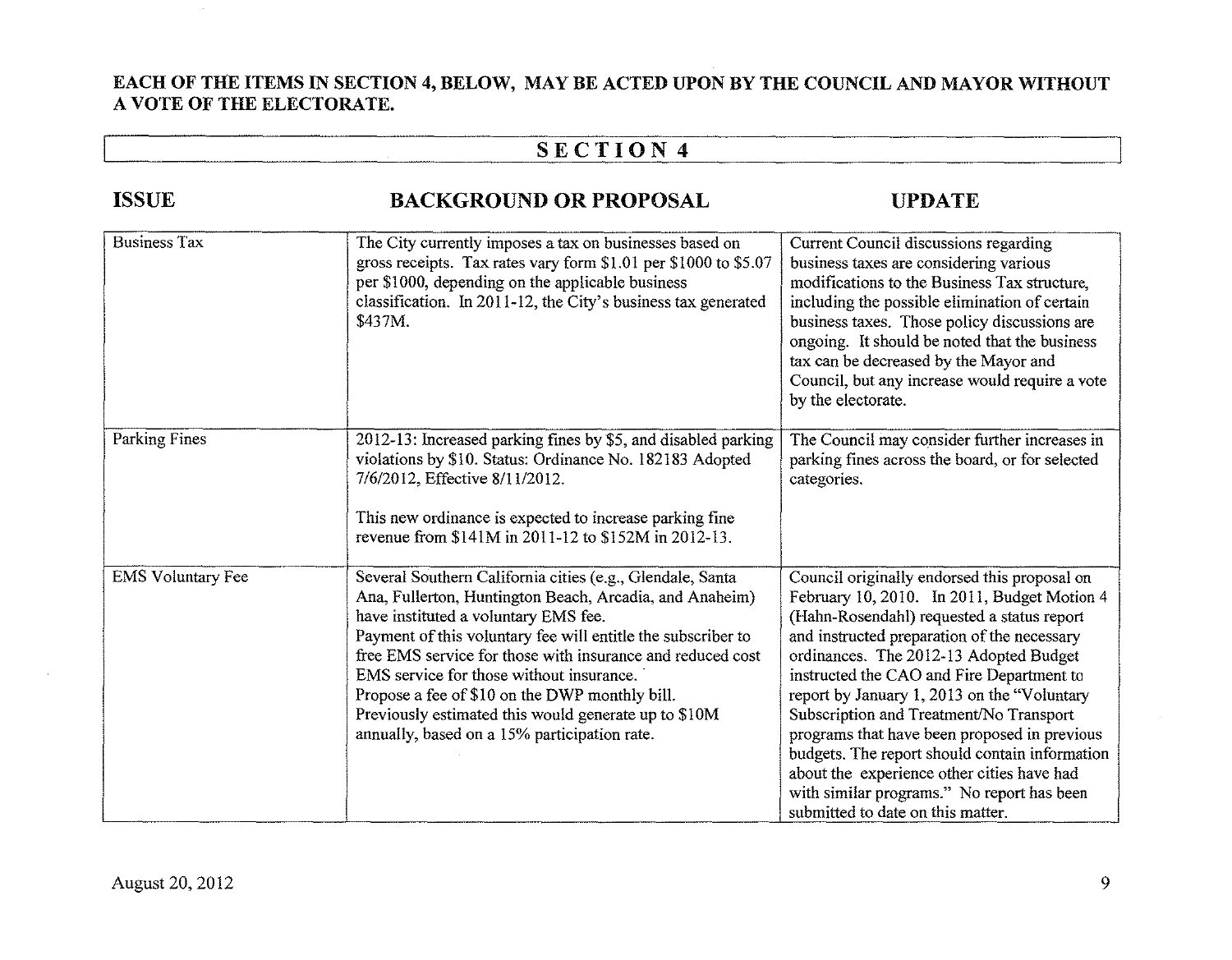| <b>Ambulance Billings</b>  | Explore the feasibility of charging for "treatment/non-<br>transport" for any medical treatment provided at the scene<br>(Medicare non-reimbursable).                                                                                                                                                                                                     | While a non-transport fee could generate<br>significant revenue, further financial and legal<br>analysis should be conducted with regard to<br>this proposal.                                                                                                                                                                                                                                                  |
|----------------------------|-----------------------------------------------------------------------------------------------------------------------------------------------------------------------------------------------------------------------------------------------------------------------------------------------------------------------------------------------------------|----------------------------------------------------------------------------------------------------------------------------------------------------------------------------------------------------------------------------------------------------------------------------------------------------------------------------------------------------------------------------------------------------------------|
| New Cost Recovery for LAFD | Charge a Stand by fee for special events<br>Charge for the cost of removing standing or rushing water<br>Charge individuals for rescue services, as authorized by the<br><b>State Government Code</b><br>Establish tiered hazardous material storage fees based on<br>volume, rather than a flat fee.                                                     | Presented at the prior Council Revenue Days.<br>No action taken.                                                                                                                                                                                                                                                                                                                                               |
| New Cost Recovery for LAPD | Charge other law enforcement agencies at "market rate" for<br>LAPD training rather than just full cost recovery City<br>Attorney advises that "market rate", and not just full cost<br>recovery, could be charged by the City if the services can<br>only be provided by a governmental entity.                                                           | Currently, LAAC 22.239 limits costs charged<br>by the LAPD to "handling and instructing the<br>person" which is interpreted to be cost<br>recovery, only. This Section can be amended<br>to delete that reference enabling the LAPD to<br>charge "market rate" for services, such as<br>training provided to other law enforcement<br>agencies.<br>Presented at prior Council Revenue Day. No<br>action taken. |
| Non-Profit Leasing Policy  | Since 2008, Council committees have considered various<br>proposals to establish a new policy for non-profit leases<br>involving City facilities. Under the proposed policies, non-<br>profit tenants would become financially responsible for such<br>items as utilities, maintenance, custodial, and could be<br>charged a lease rate closer to market. | On June 1, 2010, the current draft of the Non-<br>Profit Lease Subsidy and Real Property Sale'<br>Policy was referred to the Arts, Parks, Health,<br>and Aging Committee for further analysis and<br>discussion.                                                                                                                                                                                               |

 $\sim 10^7$ 

 $\sim$ 

 $\omega = \omega$  .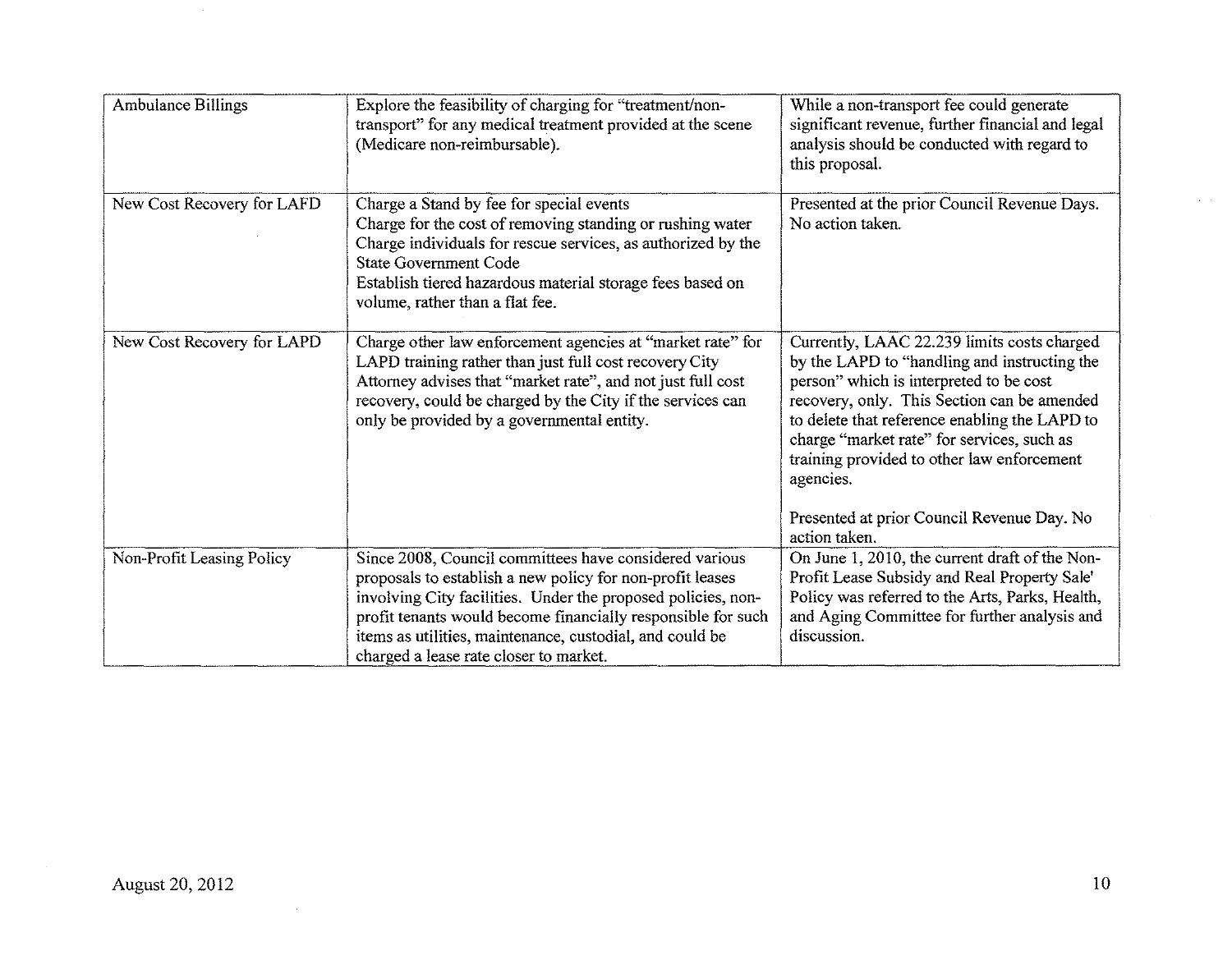| <b>Signage Policy</b>     | The 2011-12 Adopted Budget contained a series of<br>instructions regarding signs, including an instruction for a<br>specified working group to evaluate various sign-related<br>issues.<br>The 2012-13 Adopted Budget instructed the CAO, and<br>various departments to report to PLUM, Arts/Parks, and<br>Budget & Finance with recommendations relative to<br>increasing the City's revenue from advertising, signage, and<br>naming at City facilities, including a survey of other cities,,<br>the possible use of a Municipal Marketing firm and, a<br>comprehensive review of the City's current and potential<br>advertising, signage, and naming revenues, including, but<br>not limited to those at the Los Angeles International Airport,<br>Los Angeles Department of Transportation, Los Angeles<br>Zoo, the Recreation and Parks Department, and the Los<br>Angeles Convention Center. | In response to the 2011-12 Budget Instruction,<br>the Planning Department submitted a<br>preliminary report on May 11, 2011 indicating<br>they would soon be submitting a draft<br>ordinance for a "Comprehensive Sign<br>Program."<br>Building & Safety subsequently submitted a<br>report to the PLUM Committee on May 21<br>2012 outlining a fee-supported Sign Code<br>Administrative Program (SCAP) to regulate<br>and enforce exterior on-site signage on all<br>commercial businesses.<br>On December 5, 2011, the Planning<br>Department submitted a report outlining<br>proposed "time, place, and manner<br>restrictions" for a Citywide sign policy.<br>No report has been submitted in response to<br>the 2012-13 Adopted Budget instructions. |
|---------------------------|-----------------------------------------------------------------------------------------------------------------------------------------------------------------------------------------------------------------------------------------------------------------------------------------------------------------------------------------------------------------------------------------------------------------------------------------------------------------------------------------------------------------------------------------------------------------------------------------------------------------------------------------------------------------------------------------------------------------------------------------------------------------------------------------------------------------------------------------------------------------------------------------------------|------------------------------------------------------------------------------------------------------------------------------------------------------------------------------------------------------------------------------------------------------------------------------------------------------------------------------------------------------------------------------------------------------------------------------------------------------------------------------------------------------------------------------------------------------------------------------------------------------------------------------------------------------------------------------------------------------------------------------------------------------------|
| <b>Telecomm Policy</b>    | In December 2003, Council approved Ordinance No. 175602<br>(CF 98-0882) which delegated to the General Manager of<br>General Services the authority to market City buildings and<br>property as sites for the placement of telecommunications<br>equipment, and execute any agreements for up to 5 years.                                                                                                                                                                                                                                                                                                                                                                                                                                                                                                                                                                                           | On February 3, 2010, Motion (Cardenas-<br>Huizar) requested an update from GSD<br>regarding the telecomm leasing authority<br>approved in Ordinance No. 175602. Multiple<br>hearings were held in the IT&GS Committee,<br>including the latest hearing on January 17,<br>2012, and this matter is pending in the IT&GS<br>Committee.                                                                                                                                                                                                                                                                                                                                                                                                                       |
| Telecomm on Street Lights | Motion (Wesson-Cardenas) was introduced on June 8, 2011,<br>instructing staff to explore the feasibility of allowing<br>wireless carriers to install "lightRadio" or similar technology<br>on City-owned utility poles/facilities (CF 11-0964)                                                                                                                                                                                                                                                                                                                                                                                                                                                                                                                                                                                                                                                      | The ITA submitted a report on August 31,<br>2011, recommending that, should this program<br>proceed, installations should be precluded at or<br>near police stations, fire stations, and other<br>City radio sites, in order to avoid radio<br>frequency interference and desensitization to<br>the City's public safety radio systems. This<br>matter is pending in the IT&GS Committee.                                                                                                                                                                                                                                                                                                                                                                  |

 $\sim 10^7$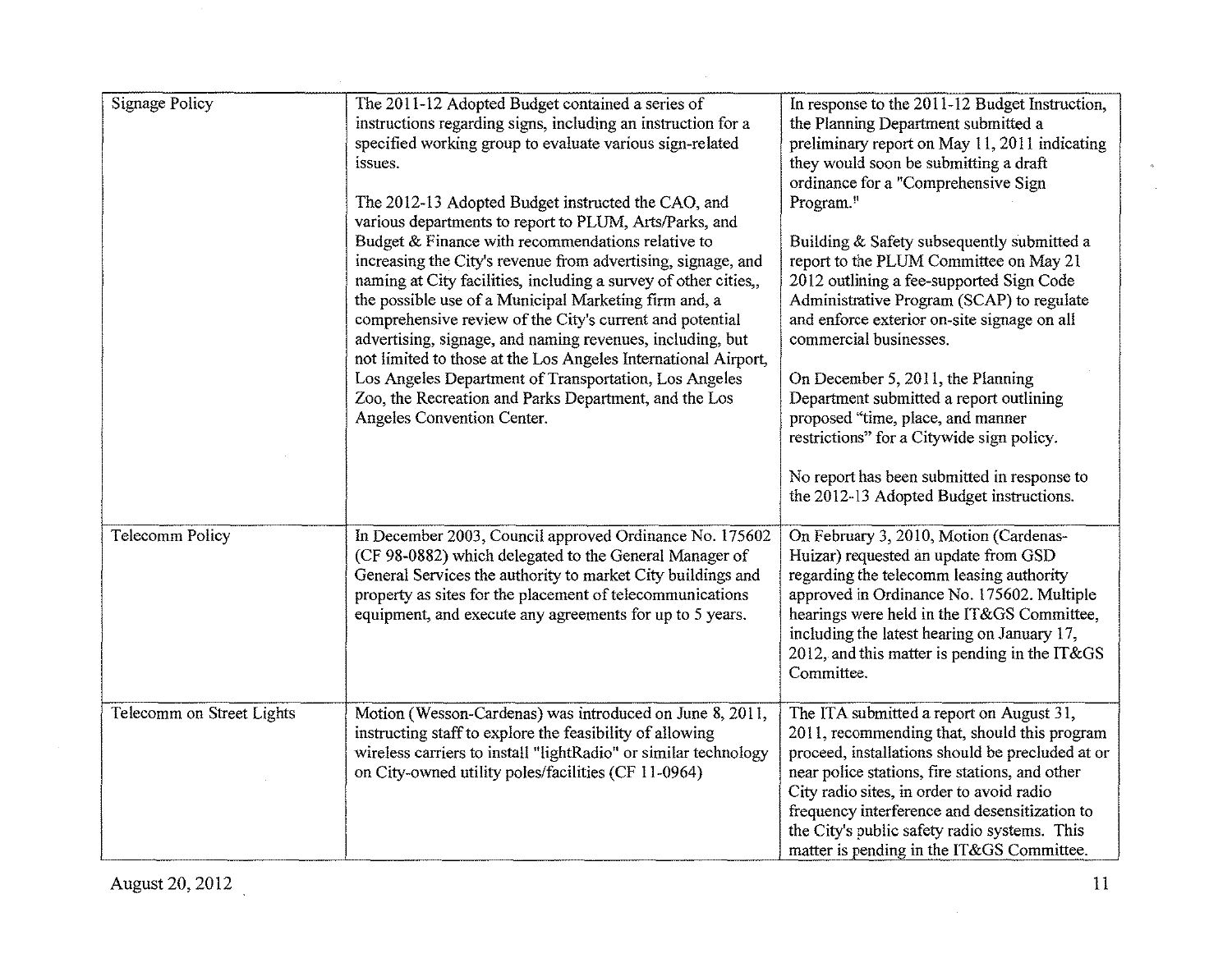| <b>Administrative Citation</b><br>Enforcement (ACE) Program | CF 10-0085:<br>The City Attorney has submitted multiple draft ordinances in<br>response to instructions from the Budget & Finance<br>Committee. The latest revision was submitted on July 26,<br>2012 and is pending in the Budget & Finance Committee. | Various meetings have been held with the City<br>Attorney to discuss the CLA's concerns with<br>language that has been included in each draft<br>of their proposed Administrative Citation<br>Enforcement program. |
|-------------------------------------------------------------|---------------------------------------------------------------------------------------------------------------------------------------------------------------------------------------------------------------------------------------------------------|--------------------------------------------------------------------------------------------------------------------------------------------------------------------------------------------------------------------|
| Commission on Revenue                                       | On March 22, 2012, CORE submitted eight reports to the                                                                                                                                                                                                  | Dozens of recommendations for improving                                                                                                                                                                            |
| Efficiency (CORE)                                           | City Council:                                                                                                                                                                                                                                           | City collections, and streamlining City                                                                                                                                                                            |
|                                                             |                                                                                                                                                                                                                                                         | operations to improve efficiencies, were                                                                                                                                                                           |
|                                                             | Final Report 1 - Promoting Local Procurement & Business                                                                                                                                                                                                 | included in each of CORE's eight reports. The                                                                                                                                                                      |
|                                                             | Preference Review (Council File 12-0430)                                                                                                                                                                                                                | reports were dually referred to one or more of                                                                                                                                                                     |
|                                                             |                                                                                                                                                                                                                                                         | the Council's Policy Committees, and to the                                                                                                                                                                        |
|                                                             | Final Report 2 - Survey of City Departments: Strategies to                                                                                                                                                                                              | Budget & Finance Committee.                                                                                                                                                                                        |
|                                                             | Foster Innovations & Efficiencies (Council File 12-0430-S1)                                                                                                                                                                                             |                                                                                                                                                                                                                    |
|                                                             |                                                                                                                                                                                                                                                         | The Inspector General of Revenue Collection                                                                                                                                                                        |
|                                                             | Final Report 3 - Assessing Business-Related Police Permits                                                                                                                                                                                              | is currently preparing a report to Council on                                                                                                                                                                      |
|                                                             | & Fees (Council File $12-0430-S2$ )                                                                                                                                                                                                                     | the status of the recommendations in each of                                                                                                                                                                       |
|                                                             |                                                                                                                                                                                                                                                         | the CORE reports.                                                                                                                                                                                                  |
|                                                             | Final Report 4 - Failure to Manage City Properties Leased to                                                                                                                                                                                            |                                                                                                                                                                                                                    |
|                                                             | Non-Profits (Council File 12-0430-S3)                                                                                                                                                                                                                   |                                                                                                                                                                                                                    |
|                                                             |                                                                                                                                                                                                                                                         |                                                                                                                                                                                                                    |
|                                                             | Final Report 5 - Lost in the Parking Lot: Stopping Rogue                                                                                                                                                                                                |                                                                                                                                                                                                                    |
|                                                             | Parking Operators (Council File 12-0430-S4)                                                                                                                                                                                                             |                                                                                                                                                                                                                    |
|                                                             |                                                                                                                                                                                                                                                         |                                                                                                                                                                                                                    |
|                                                             | Final Report 6 - Managing Our Money: Intergovernmental                                                                                                                                                                                                  |                                                                                                                                                                                                                    |
|                                                             | Revenue Sources (Council File 12-0430-S5)                                                                                                                                                                                                               |                                                                                                                                                                                                                    |
|                                                             |                                                                                                                                                                                                                                                         |                                                                                                                                                                                                                    |
|                                                             | Final Report 7 - Improving Collection of Unpaid Parking                                                                                                                                                                                                 |                                                                                                                                                                                                                    |
|                                                             | Tickets: Rental Cars & New Technology (Council File 12-                                                                                                                                                                                                 |                                                                                                                                                                                                                    |
|                                                             | $0430 - S6$                                                                                                                                                                                                                                             |                                                                                                                                                                                                                    |
|                                                             | Final Report 8 - Follow-up to CORE's Blueprint to Reform                                                                                                                                                                                                |                                                                                                                                                                                                                    |
|                                                             | of City Collections (Council File 12-0430-S7)                                                                                                                                                                                                           |                                                                                                                                                                                                                    |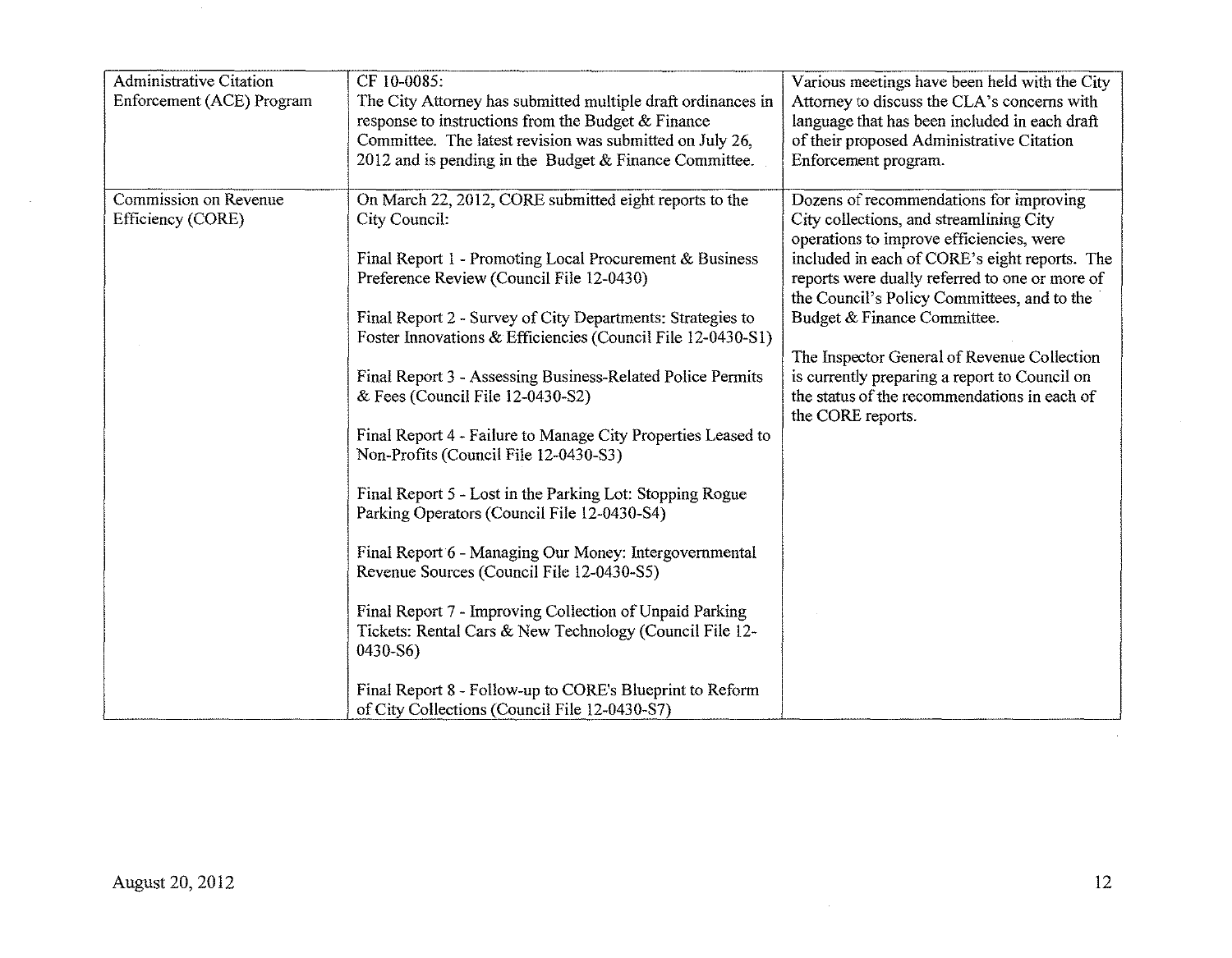### **ITEMS IN SECTION 5, BELOW, ARE BEING PURSUED AS POTENTIAL PUBLIC-PRIVATE PARTNERSHIPS, AND WILL NOT REQUIRE A VOTE OF THE ELECTORATE**

## **SECTION5**

| <b>ISSUE</b>                              | <b>BACKGROUND OR PROPOSAL</b>                                                                                                                                                                                                | <b>UPDATE</b>                                                                                                                                                                                                                                                                                                                   |
|-------------------------------------------|------------------------------------------------------------------------------------------------------------------------------------------------------------------------------------------------------------------------------|---------------------------------------------------------------------------------------------------------------------------------------------------------------------------------------------------------------------------------------------------------------------------------------------------------------------------------|
| Privatization of the Zoo                  | Various proposals have been suggested to develop an<br>alternative management structure for the LA Zoo, including<br>the possible privatization of Zoo operations.                                                           | On August 12, 2011, the Council approved<br>various actions related to the Zoo, including<br>authorization to proceed on two 'tracks' – one<br>related to efficiencies to generate savings, and<br>a second related to an RFP for an alternative<br>management structure for the Zoo. (CF 11-<br>$0993$ ).                      |
| Privatization of the Convention<br>Center | Motion (Perry-Zine) was introduced on May 8, 2012<br>instructing the CAO to report "with recommendations as to<br>how the City can more effectively attract national and<br>international convention business." (CF 12-0692) | The CAO submitted a report on August 3,<br>2012, with various recommendations,<br>including: authorizing the CAO to release an<br>RFP for the future operation and maintenance<br>of the Convention Center; expanding the duties<br>of the Convention Center Commission; and<br>creation of a Chief Executive Officer position. |

=--------

--------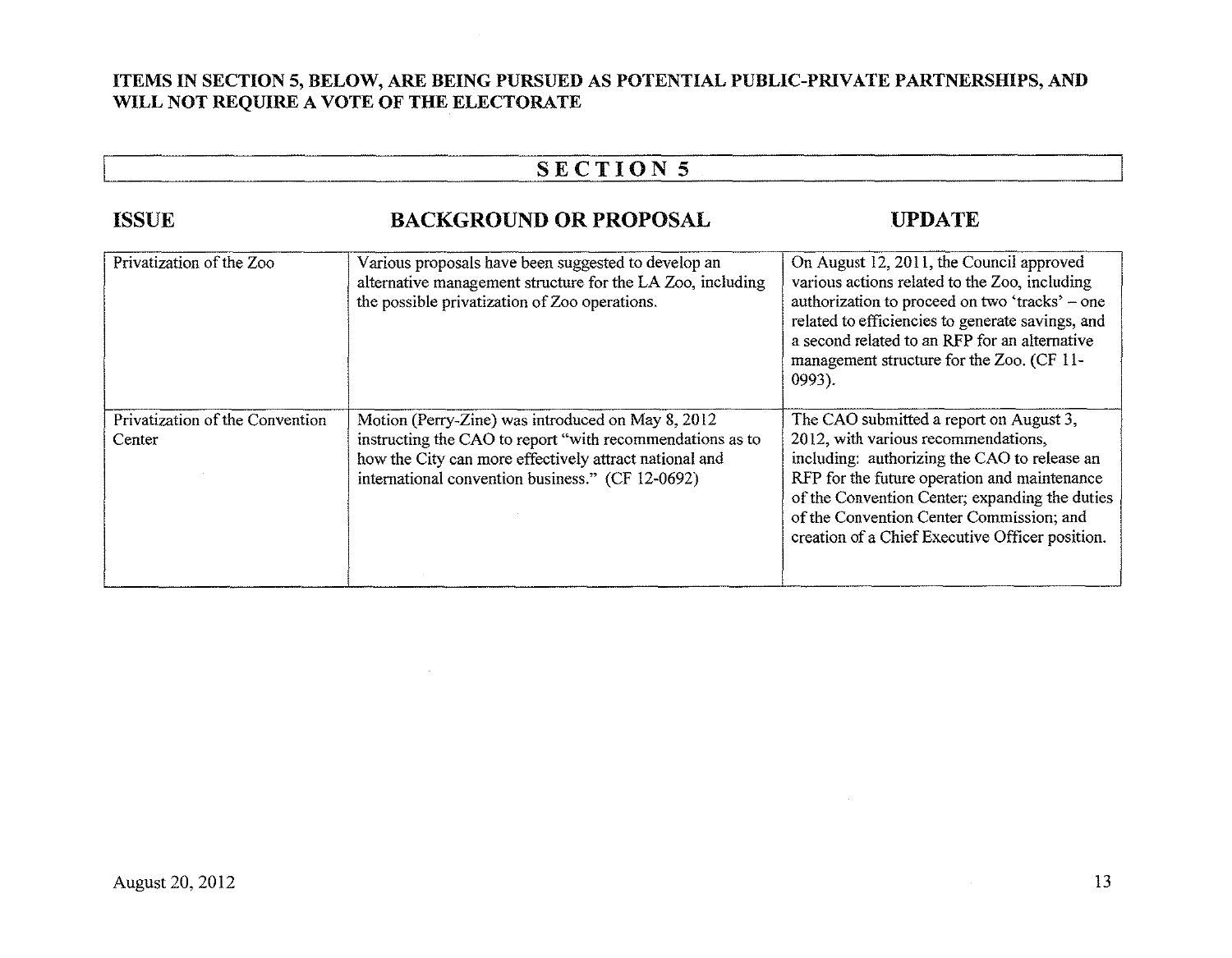## SECTION 6

#### 2012-13 Adopted Budget Instructions and request for reports:

12-0600-S 18 - Instruct the City Administrative Officer and Chief Legislative Analyst to present a comprehensive report to the Mayor and Council on potential ballot measures to be considered for the March 2013 Primary Nominating Election to provide additional funding for public services. Status: Part of Revenue Day (CF 11-1357-SI)

12-0600-S 125 - Instruct all departments with pending fee increases that are included in the Proposed Budget, with the assistance of the City Attorney, to report to Council no later than June 30,2012 with ordinances to effectuate the change in fees. This is to ensure that estimated revenue included in the 2012-13 Budget is realized, in accordance with the Annual Fee Studies Policy. Status: Instruction is in Budget & Finance Committee. Fee ordinances have been transmitted for the following: Engineering (12-0600-S155, Approved by Council, pending Mayoral approval) Planning- General Plan fee temporary increase for Zoning Code rewrite (12-0600-S160, pending in PLUM Committee) LADOT -Parking Fines (Ordinance No. 182193) Zoo- Admission Fee increase (Ordinance No. 182186) Fee ordinances have not been transmitted for the following: Planning- Case Management Full Cost Recovery Street Services- Peak Hour Compliance Fee adjustment Fire- Plan Review Fee (CF 11-1443)

12-0600-S 126- Instruct all departments to review their fee structures annually and to report to the Budget and Finance Committee by January 1, 2013 with ordinances, status reports or negative replies concerning fee adjustments for the 2013-14 fiscal year. Status: In Budget & Finance Committee. No report submitted to date.

ll-1443- Include nine months of revenue from Fire Plan Review fees previously approved by Council; request the City Attorney to prepare and present the necessary ordinance.

Status: 1/25/2012: Council approved instruction to the City Attorney to prepare Ordinance. No ordinance submitted to date.

12-0600-S 139 - Instruct the City Administrative Officer with Bureau of Street Services and the Bureau of Street Lighting to report to the Public Works Committee on combining street lights, sidewalk repair and tree trimming into one assessment district for on-going maintenance districts. Status: In Public Works Committee. No report submitted to date.